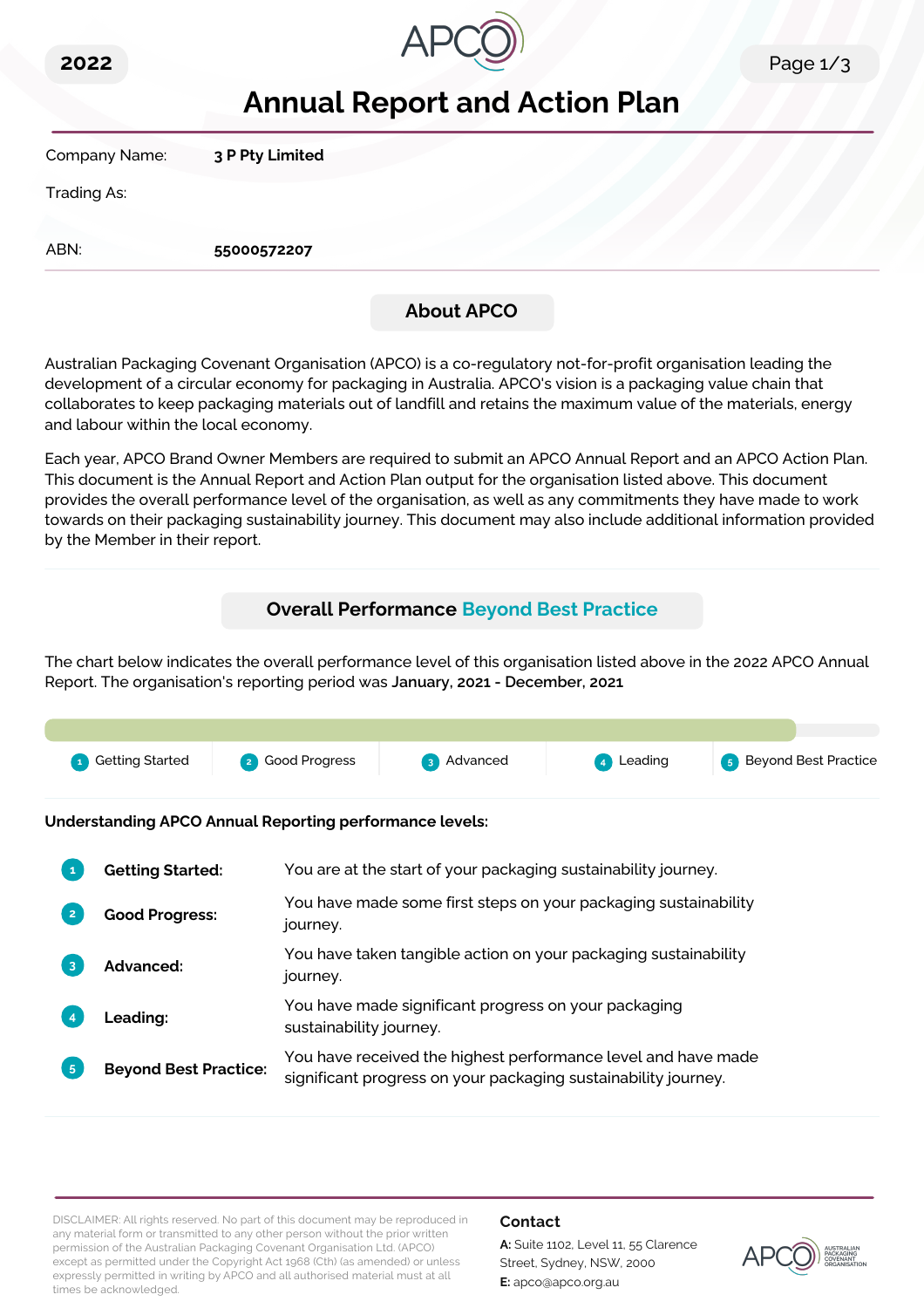

## **APCO Action Plan Commitments**

For each of the Packaging Sustainability Framework criteria listed below, a description is provided along with the commitments made by the organisation in their APCO Action Plan.

#### Criteria 1:

#### **Governance & Strategy:**

This criteria considers actions to integrate packaging sustainability into business strategies.

Develop a strategy that includes goals for packaging sustainability that addresses the Sustainable  $\bullet$ Packaging Guidelines (SPGs) or equivalent.

## Criteria 2: **Design & Procurement:**

This criteria considers actions taken to ensure that sustainability principles are considered in the design or procurement of both new and existing packaging through use of the Sustainable Packaging Guidelines (SPGs).

- Use the Sustainable Packaging Guidelines to review our packaging to identify opportunities for improvement.
- Record the outcomes of reviews or packaging using the Sustainable Packaging Guidelines so that any team member can refer back to them in future and for auditing purposes.
- Conduct packaging reviews using the SPGs for **10**% of our packaging.

## Criteria 3: **Recycled Content:**

This criteria considers actions taken to increase or optimise the amount of recycled material used by your organisation.

- Develop a policy or procedure to buy products and/or packaging made from recycled materials.
- Aim to use recycled materials in any packaging where this is feasible, including:
	- $\circ$ Primary packaging
	- Secondary packaging  $\circ$
	- Tertiary packaging  $\circ$

### Criteria 4: **Recoverability:**

This criteria considers actions taken to improve the recovery of packaging at end-of-life and increase use of reusable packaging.

Investigate whether all of our packaging is recyclable at end-of-life and identify any gaps and